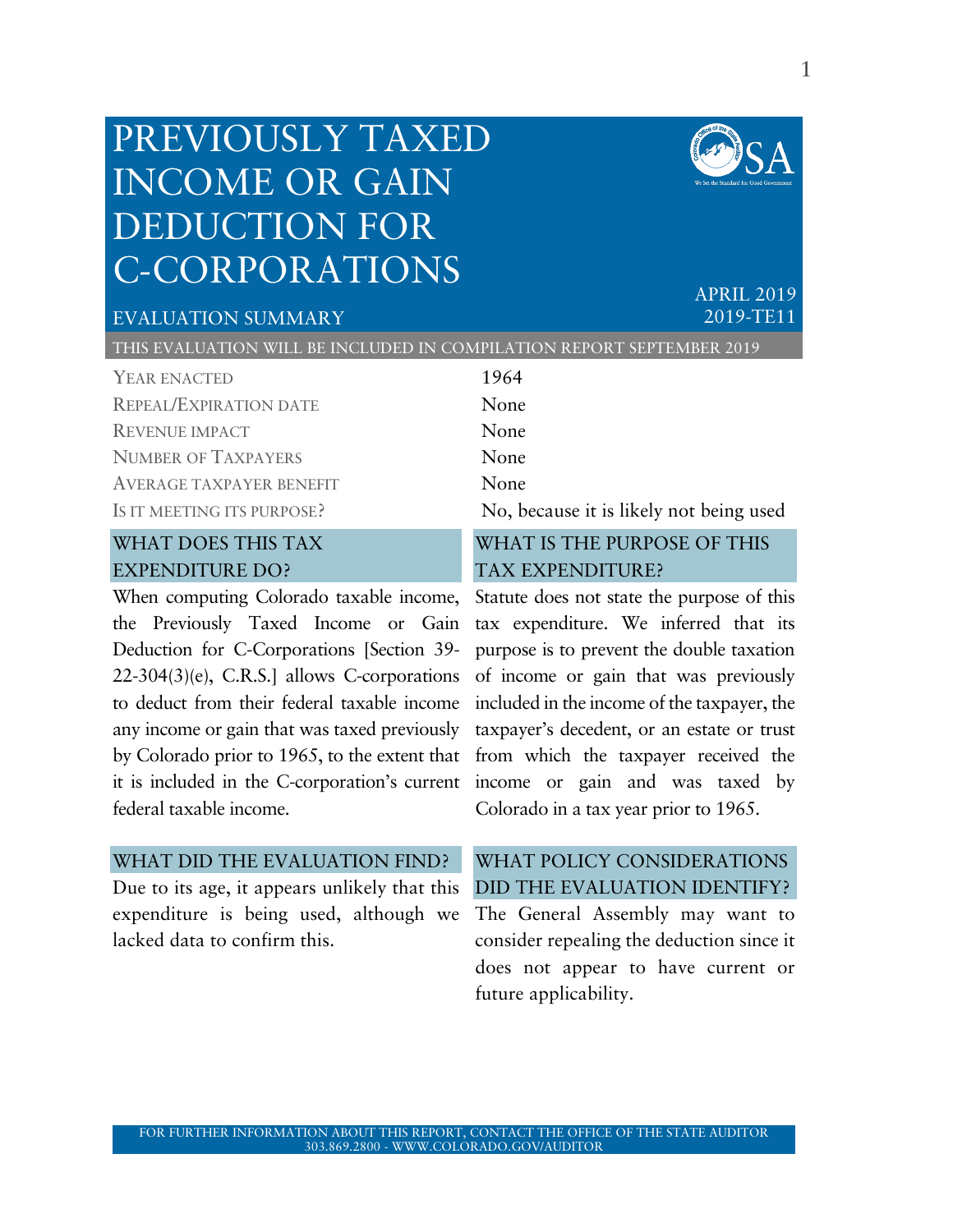# PREVIOUSLY TAXED INCOME OR GAIN DEDUCTION FOR C-CORPORATIONS EVALUATION RESULTS

#### WHAT IS THE TAX EXPENDITURE?

The Previously Taxed Income or Gain Deduction for C-Corporations [Section 39-22-304(3)(e), C.R.S.] was created in 1964. Although it was revised in 1987 due to a revision and reenactment of the income tax section in the Colorado Revised Statutes, the operation of the deduction has remained unchanged since its creation.

When computing Colorado taxable income, this deduction allows Ccorporations to deduct from their federal taxable income any income or gain that was previously taxed by Colorado prior to 1965, to the extent that it is included in federal taxable income. To qualify for the deduction, the income or gain could have previously been taxed "to the taxpayer…, a decedent [of the taxpayer] by reason of whose death the taxpayer acquired the right to receive the income or gain, or a trust or estate from which the taxpayer received the income or gain." To claim the deduction, taxpayers include the amount of previously taxed income or gain on Line 13 ("Other Subtractions") of their state C-Corporation Income Tax Return (Form DR 0112).

#### WHO ARE THE INTENDED BENEFICIARIES OF THE TAX EXPENDITURE?

Statute does not explicitly identify the intended beneficiaries of the Previously Taxed Income or Gain Deduction for C-Corporations. Based on the statutory language of the deduction and interactions between the federal and Colorado income tax systems, we inferred that the intended

2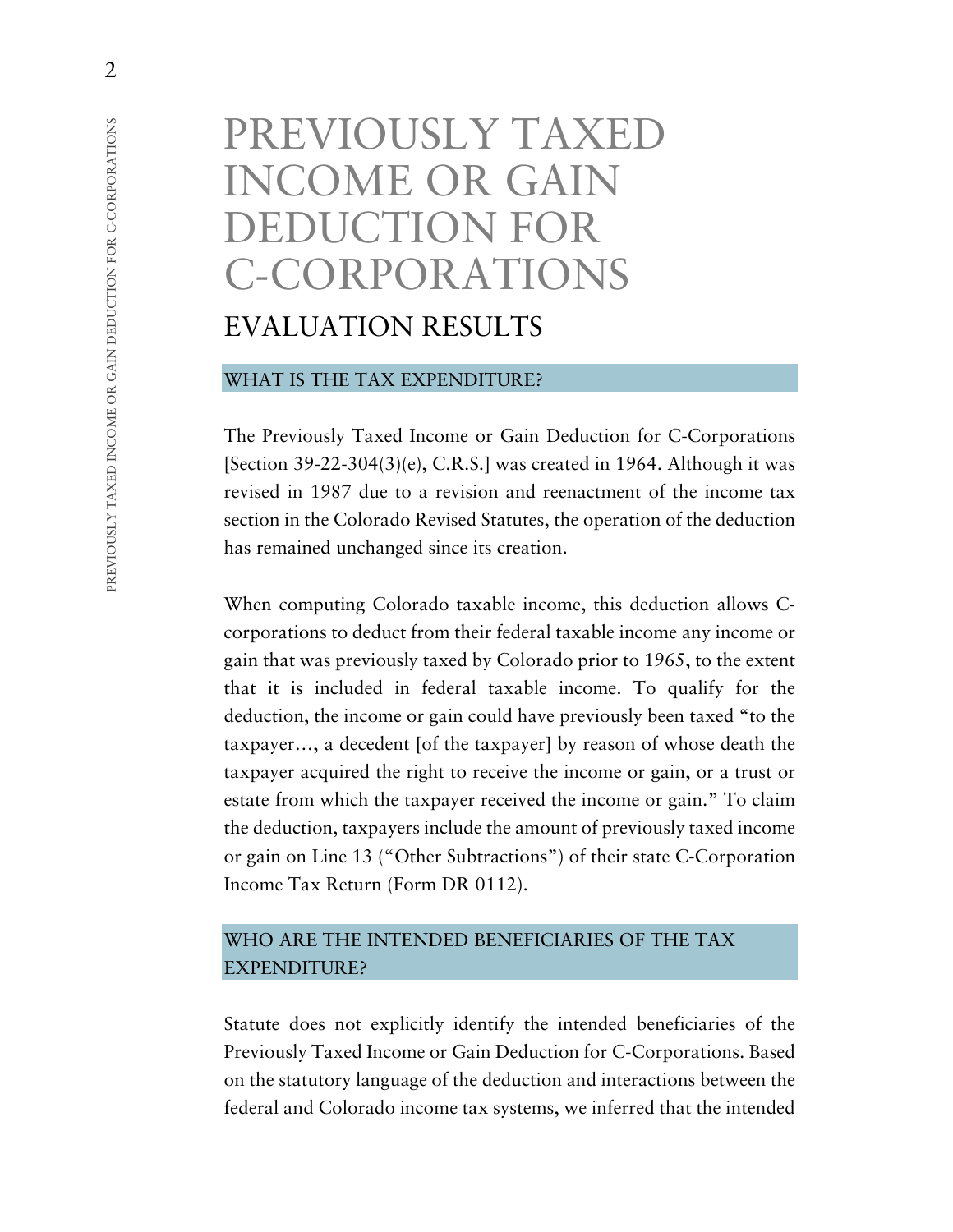beneficiaries of the deduction are C-corporations that have income or gains included in their federal taxable income that were previously taxed by Colorado prior to 1965.

#### WHAT IS THE PURPOSE OF THE TAX EXPENDITURE?

Statute does not explicitly state the purpose of this tax expenditure. Based on statute [Section 39-22-304(3)(e), C.R.S.], we inferred that the purpose of the deduction is to prevent the double taxation of income that was taxed by Colorado in a tax year prior to 1965. The General Assembly enacted this deduction in 1964, the same year it established federal taxable income as the starting point for determining Colorado taxable income for C-corporations. Therefore, it is likely that this deduction was a transitional and structural provision necessary to prevent double taxation at the state level of transactions that were previously taxed differently by the State and the federal government. In particular, this provision may have been needed to avoid the double taxation of installment sales which occurred prior to 1965. With installment sales, a corporation would receive income from payments over multiple years. Due to possible differences in how state and federal income was calculated prior to 1965, the corporation may have been required to recognize more of this income at the state level sooner than at the federal level and would have therefore, paid state income taxes on this income earlier than federal income taxes. When the State began using federal taxable income as the basis for Colorado taxable income, if any of the income included in federal income had already been taxed by the state, the corporation could have been double taxed.

## IS THE TAX EXPENDITURE MEETING ITS PURPOSE AND WHAT PERFORMANCE MEASURES WERE USED TO MAKE THIS DETERMINATION?

We found that this tax expenditure is no longer meeting its purpose because it is likely not used by taxpayers and is unlikely to be used in future years. Statute does not provide quantifiable performance measures for this deduction. Therefore, we created and applied the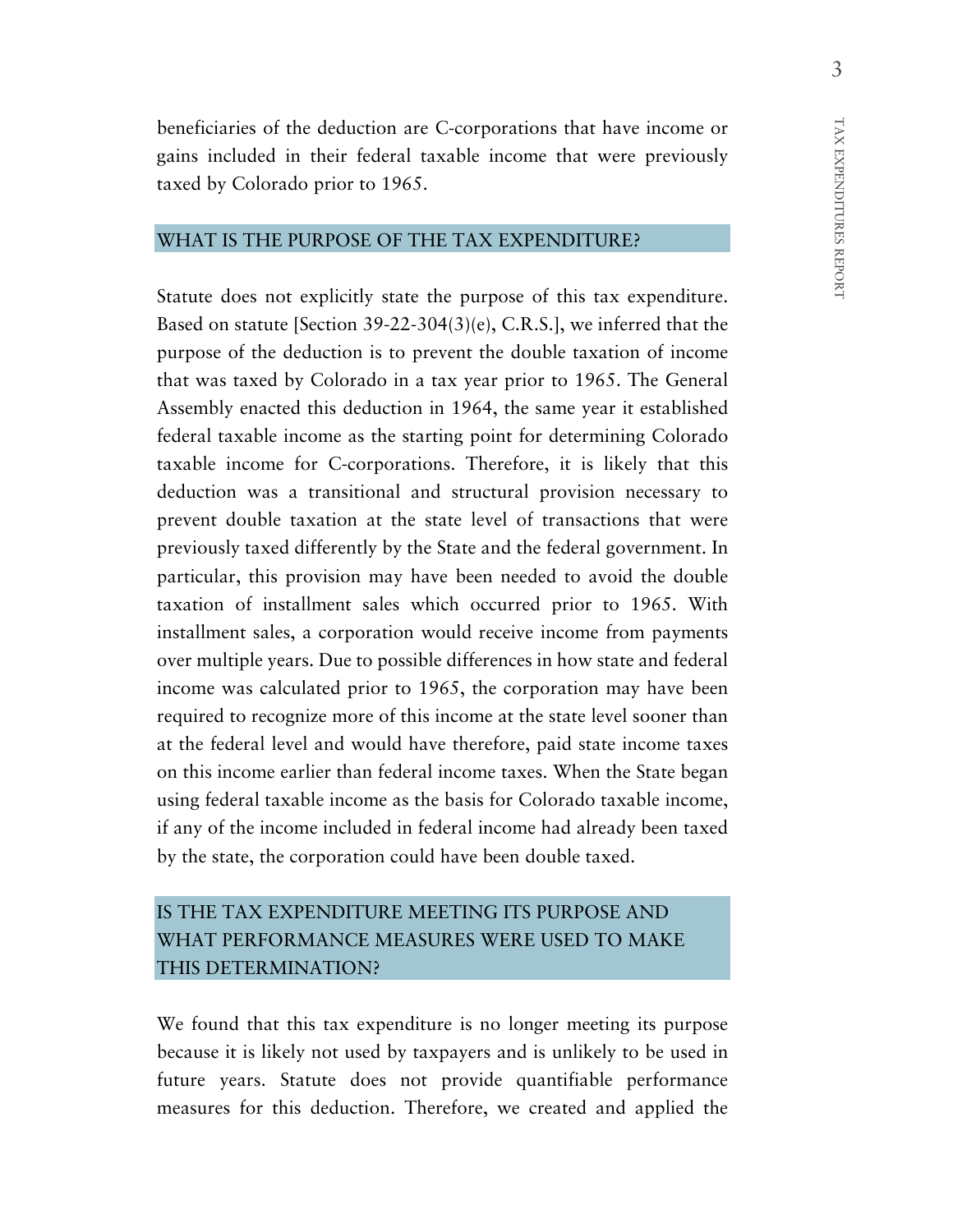following performance measure to determine the extent to which the Previously Taxed Income or Gain Deduction for C-Corporations is meeting its purpose:

**PERFORMANCE MEASURE**: *To what extent are C-corporations using the deduction to prevent the double taxation of income or gain previously taxed in Colorado in a tax year prior to 1965*?

**RESULT:** It appears likely that the deduction is not being used. However, we were unable to confirm whether any taxpayers have claimed this deduction in recent years due to a lack of data. We consulted with several certified public accountants practicing in Colorado, and they had either not heard of the deduction or could not think of a situation in which a corporation would be able to use this deduction now or in the future. Additionally, in order for this deduction to be used, a corporation must have included the income or gain in its current federal taxable income, and it must have also been taxed by Colorado on the income or gain over 54 years ago. We were not able to identify a likely scenario where this situation would occur. Given this large timespan, which will only continue to grow, it seems unlikely that taxpayers will use the deduction in future years.

#### WHAT ARE THE ECONOMIC COSTS AND BENEFITS OF THE TAX EXPENDITURE?

We did not identify any economic costs or benefits of the deduction since it is likely not being used.

#### WHAT IMPACT WOULD ELIMINATING THE TAX EXPENDITURE HAVE ON BENEFICIARIES?

Because it is not likely being used, if the deduction was eliminated, there would be no impact on intended beneficiaries.

4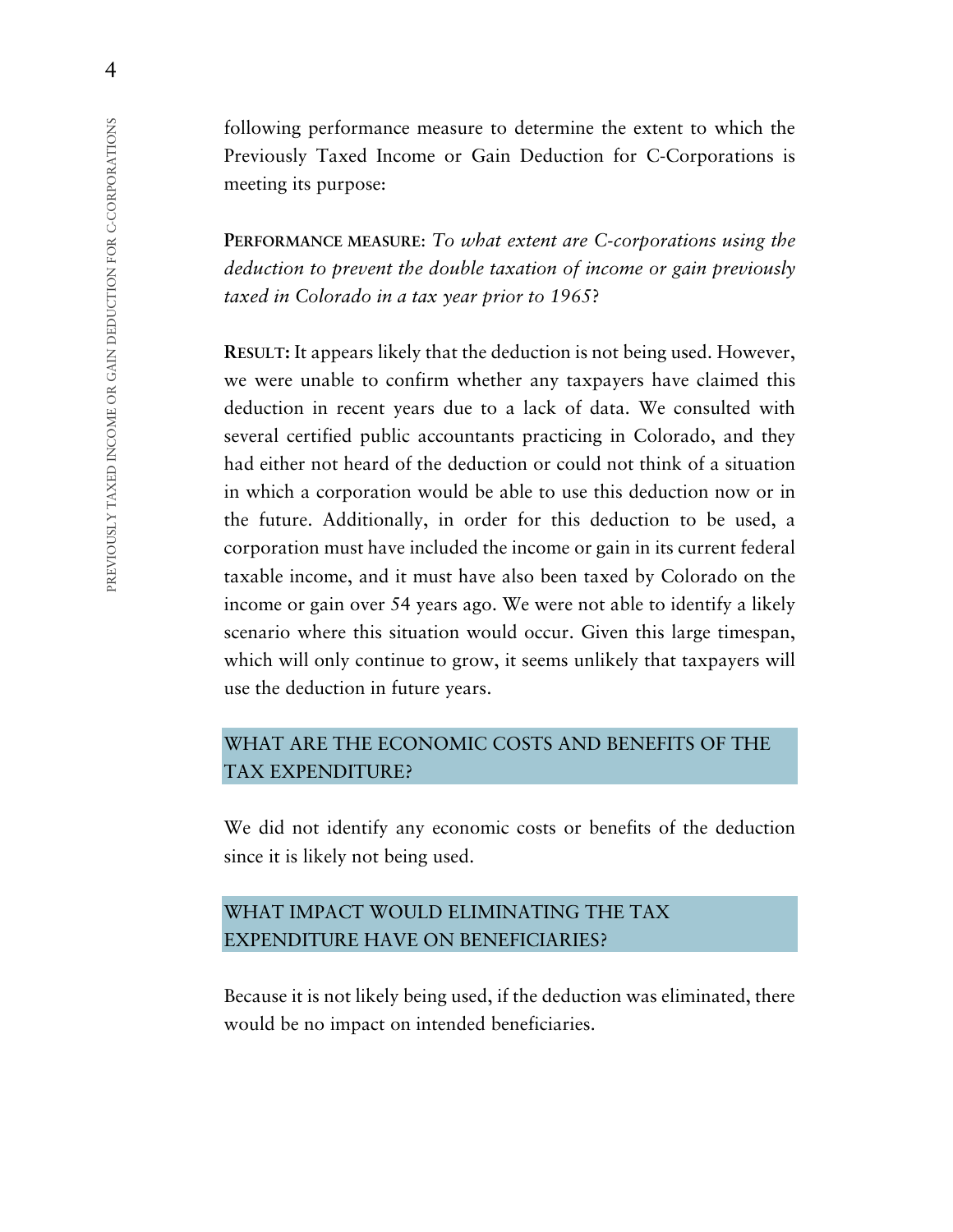## ARE THERE SIMILAR TAX EXPENDITURES IN OTHER STATES OR THROUGH OTHER PROGRAMS?

We identified several other states and jurisdictions with a similar deduction or exemption, including Alabama, the District of Columbia, Missouri, North Carolina, Utah, and Wisconsin. Missouri's deduction replicates Colorado's statutory language nearly verbatim, and the date in its statute corresponds to the date that Missouri began using federal taxable income as the starting point for calculating Missouri taxable income for corporations.

Additionally, we identified a parallel deduction available in Colorado for individuals, estates, and trusts [Section 39-22-104(4)(c), C.R.S.], but that provision does not restrict the deduction to income or gains taxed prior to January 1, 1965. Department of Revenue staff reported that the deduction available to individuals, estates, and trusts is claimed with some frequency by individuals. We will be evaluating this deduction in a future year.

#### WHAT DATA CONSTRAINTS IMPACTED OUR ABILITY TO EVALUATE THE TAX EXPENDITURE?

The Department of Revenue was not able to provide us with data to confirm whether any C-corporations claimed the deduction. Currently, C-corporations would claim the deduction on Line 13 ("Other Subtractions") of the C-Corporation Income Tax Return (Form DR 0112), which aggregates several deductions. Therefore, the Department of Revenue does not have data specific to this deduction.

To accurately determine if any taxpayers took this deduction and its revenue impact, the Department of Revenue would have to create a new reporting line on the DR 0112 and then capture and house the data collected on that line, which according to the Department, would require additional resources (see the Tax Expenditures Overview Section of the Office of the State Auditor's *September 2018 Tax Expenditures Compilations Report* for additional details on the